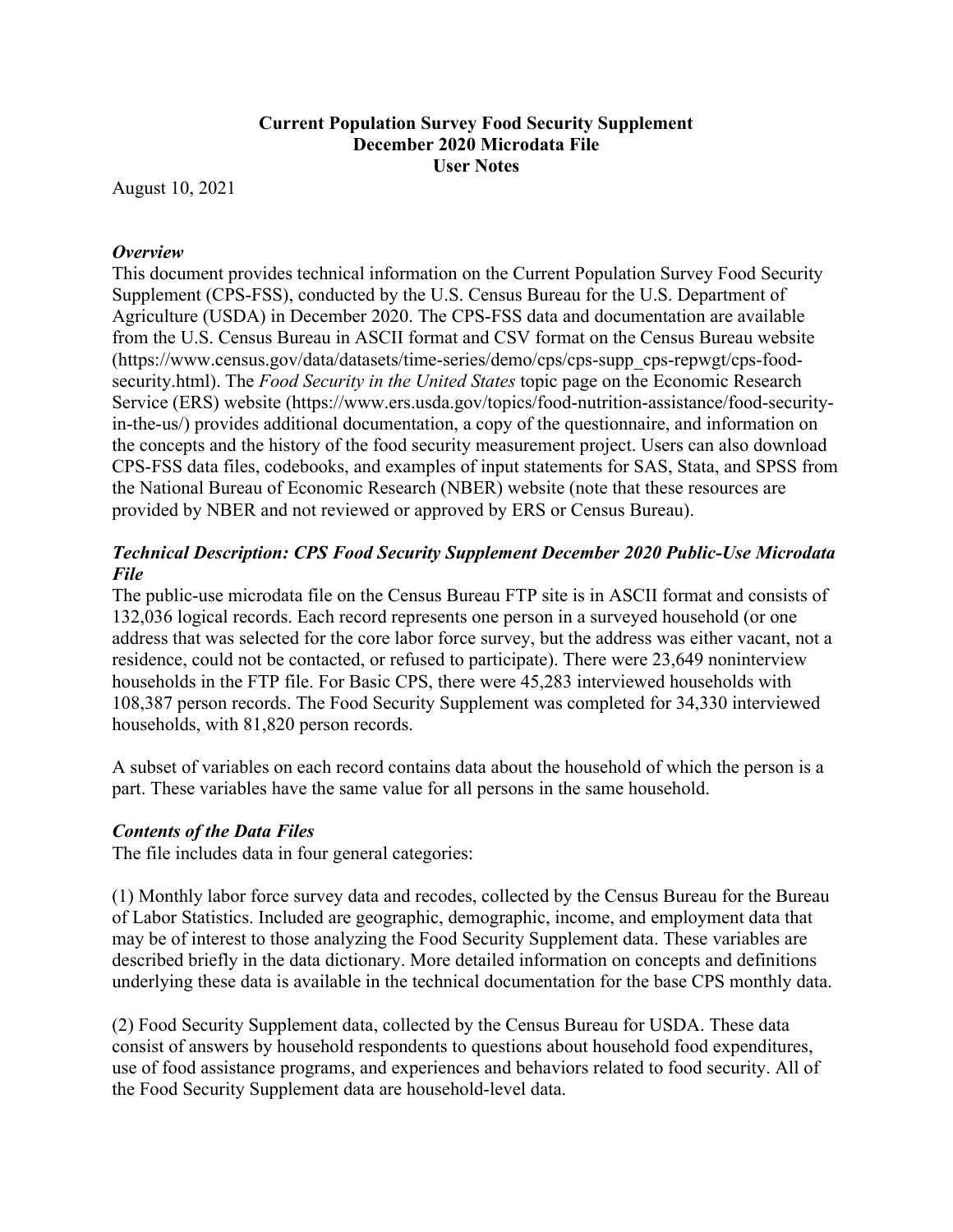(3) Food security status and scale variables, calculated from the Food Security Supplement data by the USDA Economic Research Service (ERS). These household-level variables (HRFS12CX-HRFS30DE) are described in detail later in this document.

(4) Weighting variables, calculated by the Census Bureau as the number of persons or households represented by each person or household in the sample. Separate weights are calculated for the Food Security Supplement and for the core CPS. Selection of appropriate weights for statistical estimation is described later in this document.

### *Contents of the Food Security Supplement Questionnaire*

A copy of the Food Security Supplement questionnaire is available on the ERS website and on the Census Bureau site. Variable names in the data dictionary generally consist of the prefix HE (household variable, edited) followed by the question number from the questionnaire. The major sections are as follows:

- (1) Food Spending (HES1A-HES8).
- (2) Minimum Food Spending Needed (HES8B-HES8D).
- (3) Food Assistance Program Participation (HES9-HESP9).
- (4) Food Sufficiency and Food Security (HESS1-HESSHM5). This section includes the 18 food security questions that are used to calculate the 12-month Food Security Scales, as well as follow-up questions that are used to calculate the 30-day food security scales.
- (5) Ways of Avoiding or Ameliorating Food Deprivation Coping Strategies (HESC1- HESCM4).

#### *Changes from Previous Years' Food Security Supplements*

Data users should carefully review variable locations for the Food Security Supplement, as they may change from year to year.

In 2020, Census revised the relationship to reference person variable, PERRP, and all codes have been changed with new and revised categories. Users should review the new variable before beginning analyses.

The December 2020 food security supplement questionnaire content was unchanged from the December 2019 survey, except for the date. However, beginning in 2015 and continuing through 2020, there were changes from previous years in how the Census Bureau processes some variables. The Census Bureau is no longer releasing continuous variables on public-use data files. Continuous variables are now categorized to reduce the risk of disclosure related to a small number of households reporting a single value. In 2020, one variable did not meet Census guidelines for disclosure and is not released in the public-use data (described below).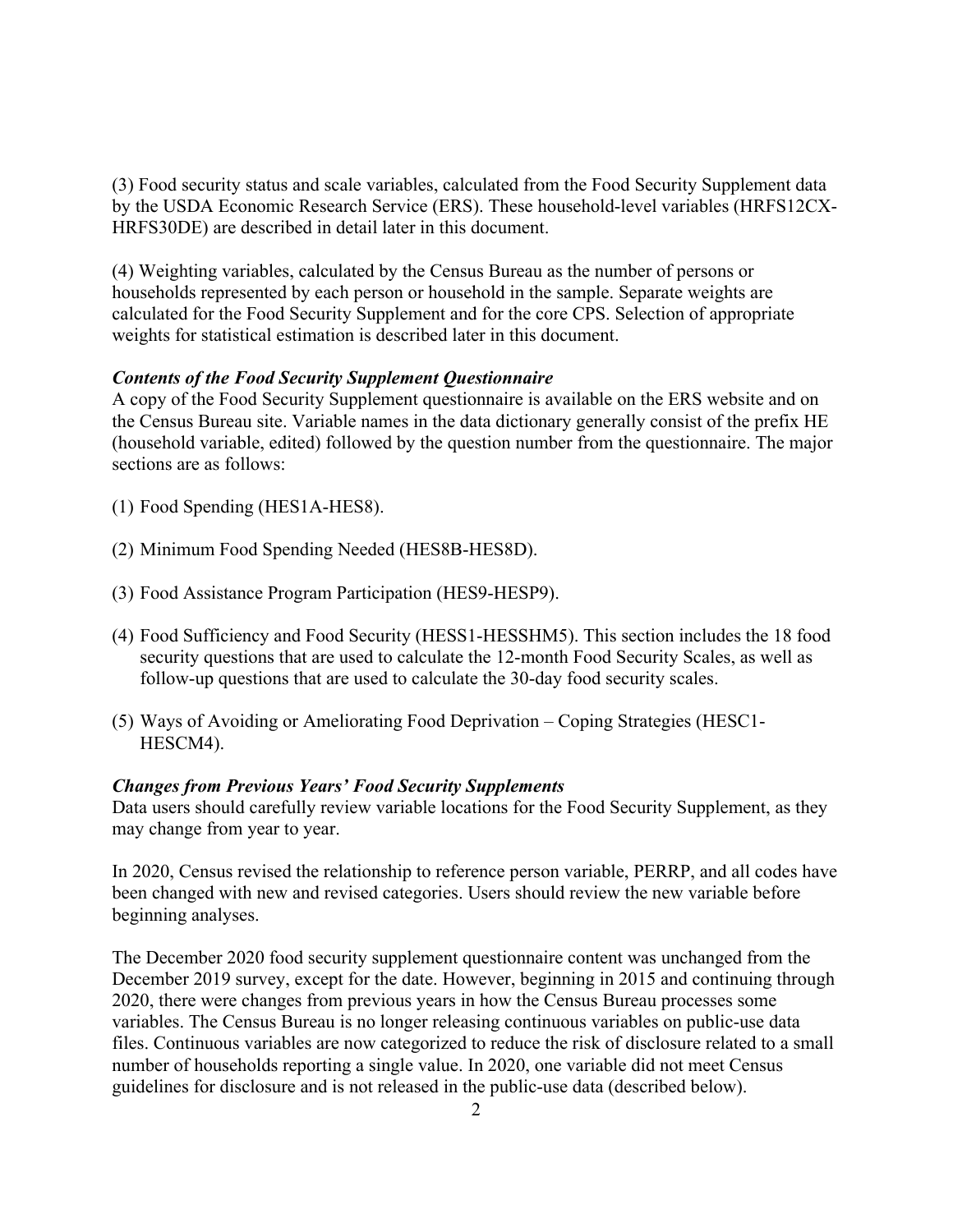This change in processing has affected CPS-FSS variables on food spending and SNAP benefit amount since 2015 (see table 1). ERS analysis of the food spending variables suggests that the recoding has little effect on the calculation of median food spending. However, data on food spending and SNAP benefit amount are not precisely comparable with corresponding data from previous years, and users should be cautious with the use of these variables. Users should refer to the codebook for recoded values.

| Table 1. U.S. Census Bureau categorization guidelines for continuous food spending and SNAP |
|---------------------------------------------------------------------------------------------|
| variables in the Current Population Survey Food Security Supplement                         |

| Original variable value <sup>1</sup> | Categorization value |
|--------------------------------------|----------------------|
|                                      |                      |
| 1-7                                  |                      |
| 8-999                                | Round to nearest 10  |
| 1,000-49,999                         | Round to nearest 100 |

<sup>1</sup>All variables are topcoded at specified values as indicated in the codebook. Topcode values may change from year to year.

SNAP=Supplemental Nutrition Assistance Program

Source: U.S. Department of Commerce, Bureau of the Census, 2020 Current Population Survey Food Security Supplement

Beginning with the 2019 Current Population Survey Food Security Supplement data and continuing in 2020, all continuous variables for the number of days out of the previous 30 days that food-insecure conditions occurred are released only after being categorized into ranges of number of days (see table 2 for the specific variables and their recoded values). All but one of these recoded variables include at least a category for 1 or 2 days, so that the 30-day food security prevalence rate can be calculated the same way as in previous years, using 3 or more days as affirmative. Variable HETSSHMF4 could not be coded to separate 1 or 2 days from 3 or more days and still meet guidelines for disclosure avoidance, so the variable was not used in assessing 30-day food security status.

One variable, HESSHM5: "In the last 30 days, did children ever not eat for a whole day because there wasn't enough money for food?" did not meet Census guidelines for disclosure. In 2019 and again in 2020, variable HESSHM5 is not released in the public-use datafile. That question was not used in assessing 30-day food security status, but it is unlikely to impact the estimates, since it is the most severe item in the scale. Only 8 households in the survey reported experiencing this condition among children any time in the last 12 months.

The exclusion of variables HETSSHMF4 and HESSHM5 affects the range of the composite variables for raw score and Rasch-model-based scale score for the 30-day household and children's food security scale variables (see further discussion regarding these variables under "*Food Security Status and Scale Variables*" below). These variables are the two most severe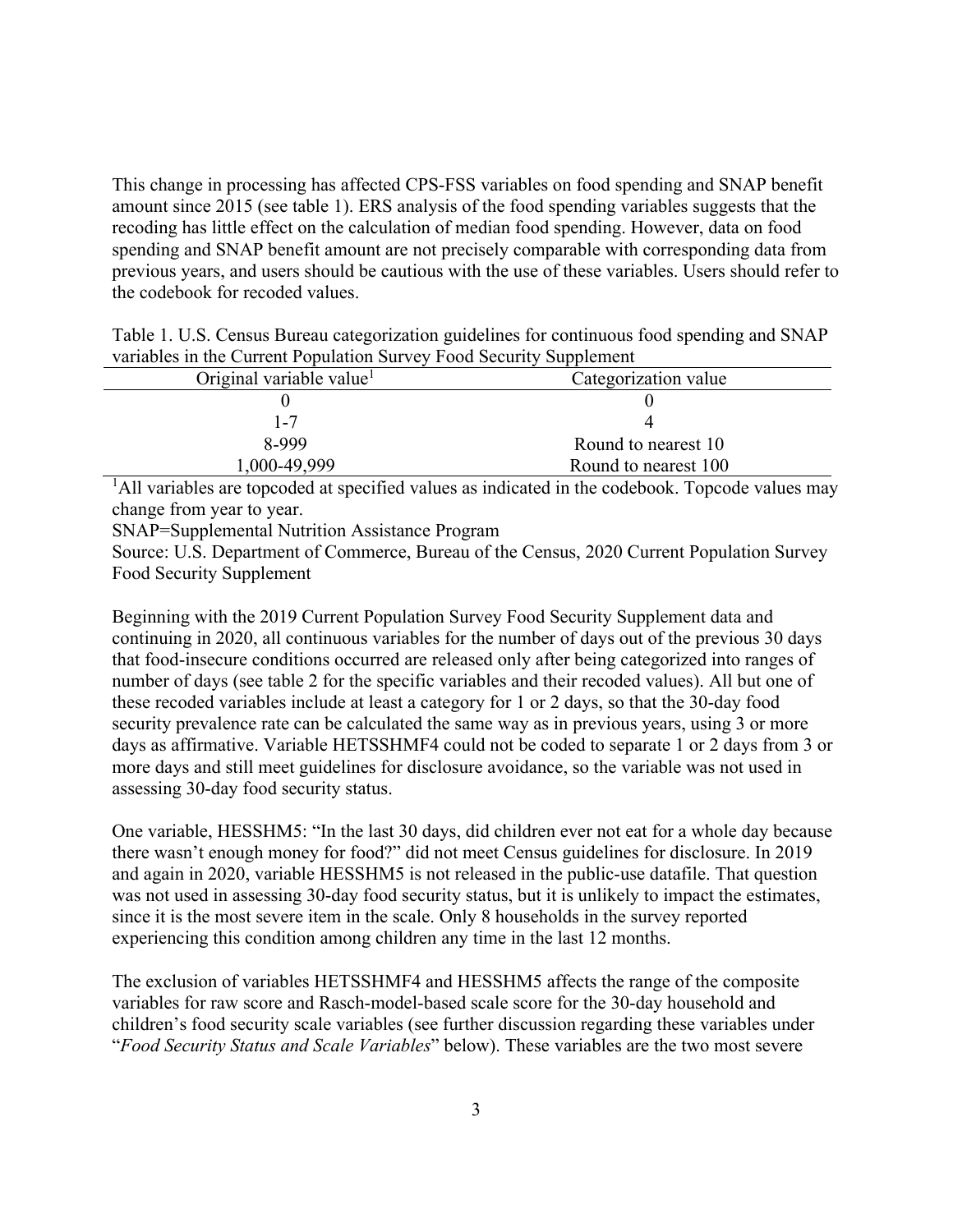items in the food security module, so the variables are unlikely to affect the categorization of food insecurity or very low food security.

Table 2a. U.S. Census Bureau categorization guidelines for variables HETSSHMF1, HETSHMF2, HETSHMF3, HETSHMF4 in the Current Population Survey Food Security Supplement

| Original variable value | Categorization value |
|-------------------------|----------------------|
| l to $7^1$              | No change            |
| 8 to 14                 | 14                   |
| 15 to 21                |                      |
| 22 to 30                | 30                   |

<sup>1</sup>Values 1 through 5 are not categorized. Original value maintained.

Table 2b. U.S. Census Bureau categorization guidelines for variables HETSSHMF2 in the Current Population Survey Food Security Supplement

| Original variable Value | Categorization value |
|-------------------------|----------------------|
| 1 to $51$               | No change            |
| 6 to 7                  |                      |
| 8 to 14                 | 14                   |
| 15 to 21                | 21                   |
| 22 to 30                | 30                   |

<sup>1</sup>Values 1 through 5 are not categorized. Original value maintained.

|  |                                                           |  | Table 2c. U.S. Census Bureau categorization guidelines for variables HETSSHMF3 in the |  |
|--|-----------------------------------------------------------|--|---------------------------------------------------------------------------------------|--|
|  | <b>Current Population Survey Food Security Supplement</b> |  |                                                                                       |  |

| Original variable Value | Categorization value |
|-------------------------|----------------------|
| l to 2                  |                      |
| $3$ to $7$              |                      |
| 8 to 14                 | 14                   |
| 15 to 30                | 30                   |

|                                                           | Table 2d. U.S. Census Bureau categorization guidelines for variable HETSSHMF4 in the |
|-----------------------------------------------------------|--------------------------------------------------------------------------------------|
| <b>Current Population Survey Food Security Supplement</b> |                                                                                      |

| Original variable value | Categorization value |
|-------------------------|----------------------|
| $\lrcorner$ to 7        |                      |
| 8 to 14                 | . 4                  |
| 15 to 30                | 30                   |

Source: U.S. Department of Commerce, Bureau of the Census, 2020 Current Population Survey Food Security Supplement

Researchers who wish to use continuous variables in their analysis, instead of these categorized variables, will need to apply for access to the confidential CPS-FSS data through the U.S. Census Bureau.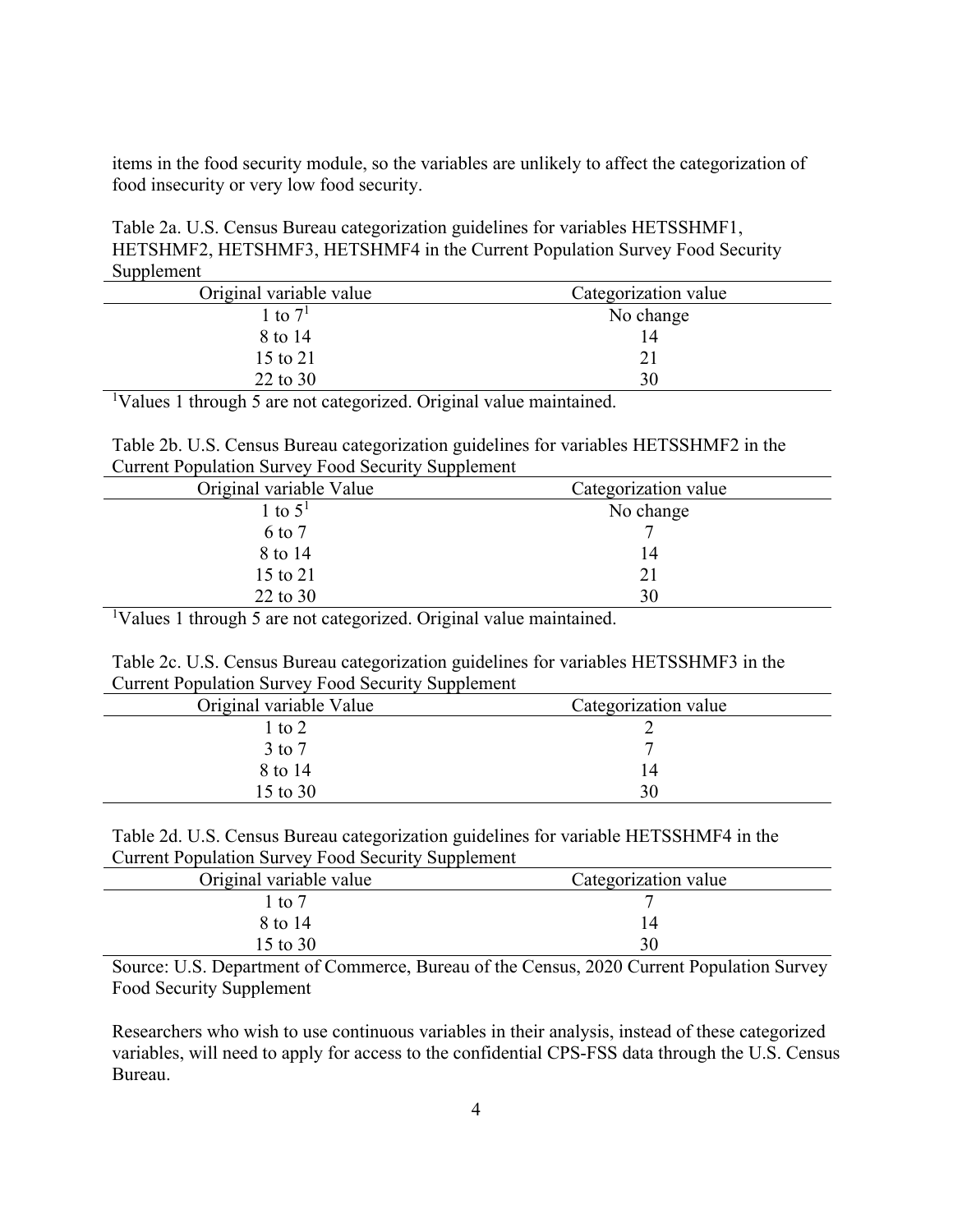A Spanish-language version of the Food Security Supplement was implemented in the survey instrument, beginning in 2014 and continuing through 2020. The Spanish-language questionnaire is available on the ERS website. [1](#page-4-0)

Revised metropolitan statistical areas (MSAs) and principal cities within them were delineated by the Office of Management and Budget in 2013, based on revised standards developed by the Census Bureau in collaboration with other Federal agencies. The revised delineations were implemented beginning with the 2014 Food Security Supplement as part of the monthly labor force interview and recodes. Food security statistics by area of residence for 2020 are comparable with those from 2014 and later but are not precisely comparable with corresponding statistics from earlier years.

#### *Screening of the Food Security Supplement*

The Food Security Supplement includes several screens to reduce respondent burden and to avoid asking questions that may seem inappropriate to respondents given other information they have provided in the survey. The screener variables use information from the monthly labor force core data, as well as from the Food Security Supplement. Households with incomes above 185 percent of the poverty threshold (HRPOOR=2, approximated from HUFAMINC and HRNUMHOU) that responded "no" to HES9 were not asked the questions on participation in food assistance programs. Households with income above 185 percent of poverty that registered no indication of food stress on HES9 or HESS1 were not asked the rest of the questions in the "Food Sufficiency and Food Security" section or those in the "Ways of Avoiding or Ameliorating Food Deprivation" section. Households that were screened out at the initial screen are assumed to be highly food secure (raw score imputed as zero). However, if they were screened out at the initial screen without having given a valid response to either screening question, then the food security scale and status variables are coded as "No Response" (-9).

There were also two internal screeners in the adult section and one in the child section in the main food security section (the questions that are used to calculate the Household Food Security Scale). These series of questions are divided into blocks. Households that registered no indication of food stress in the preceding block are skipped over the remaining blocks, and responses to questions in the skipped blocks are assumed to be negative. However, if they were screened out without having given a valid response to any of the questions in the scale, then the food security scale and status variables are coded as "No Response" (-9).

The screening rules that determine whether a household was asked the questions in the food security scale varied somewhat during the first 4 years of fielding the Food Security Supplement (1995-98). These different screening procedures affected the estimated prevalence of food

<span id="page-4-0"></span><sup>1</sup> ERS assessed the effect of interview language on Hispanics versus non-Hispanics and found no differences in the statistical properties of the food security measure, see:

Rabbitt, Matthew P., and Alisha Coleman-Jensen. 2017. "Rasch Analysis of the Standardized Spanish Translation of the U.S. Household Food Security Survey Module," *Journal of Economic and Social Measurement* 42(2):171-197.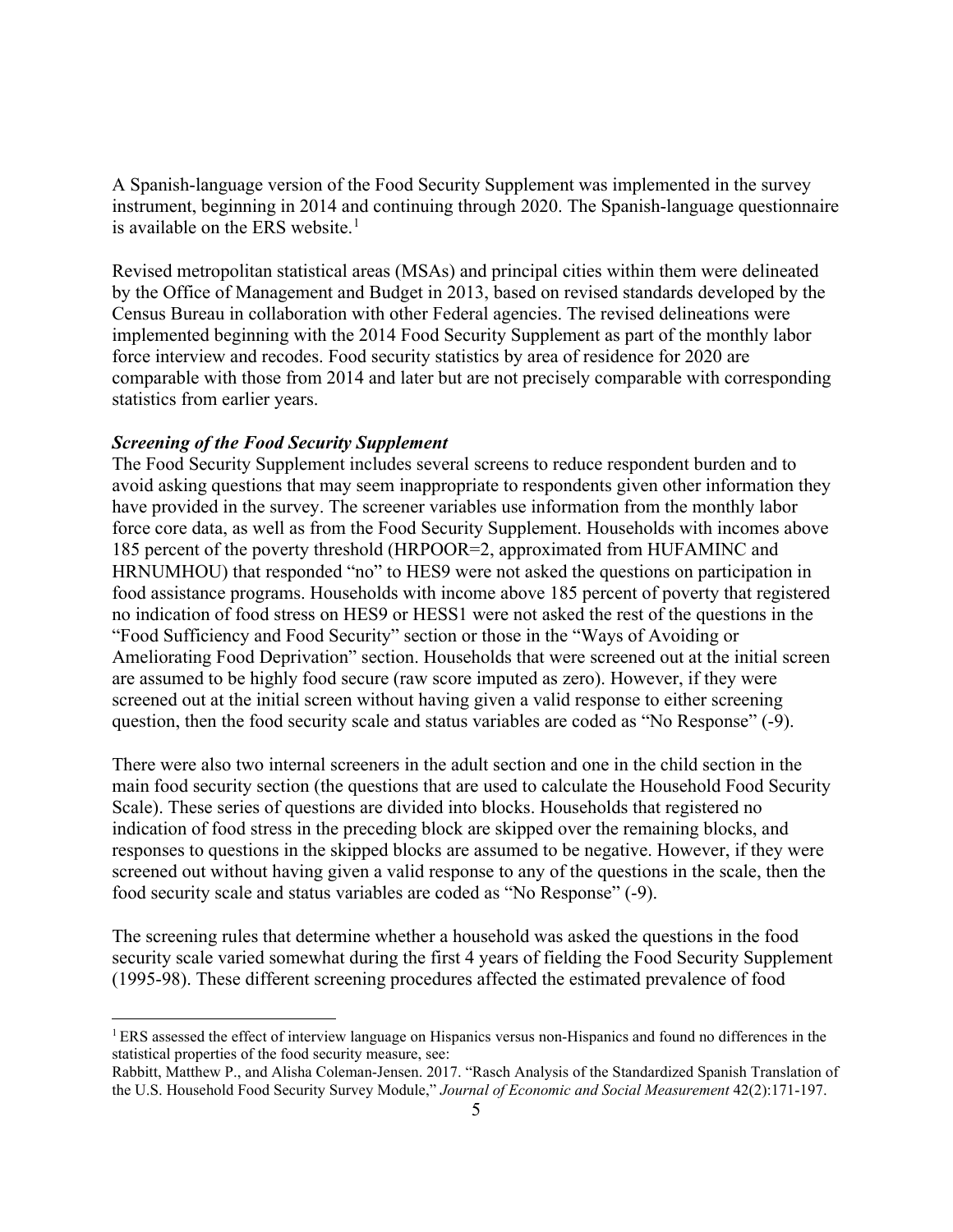security differently in each year. From 1998-2020, screening procedures remained essentially unchanged and prevalence rates are directly comparable. The variable HRFS12CX indicates screening status under the "common screen" that allows comparisons of food security prevalence rates across all years since data were first collected in 1995. To compare 2020 prevalence rates to those for 1995, 1996, or 1997, users will need to edit the food security status variable of interest to "high food security" (raw score=0) for households that would have been screened out under the common screen (HRFS12CX=1). Comparison can then be made to variables in the common screen series in data from any earlier year.

Screeners also were applied based on whether the household included any children so that households without children were not asked questions that refer specifically to children. For this purpose, persons 17 or younger are classified as children, except those who are household reference persons or spouses or partners of household reference persons (PERRP=40, 41, 42, 43, 44, 45, 46, or 47; note that PERRP codes were revised in 2020). Children's Food Security Scale variables are coded as "Not in Universe" (-1) if there were no children in the household.

#### *Food Security Status and Scale Variables*

The main purpose of the Food Security Supplement is to provide information about the food security of the nation's households. Six series of variables are provided for this purpose. The first 3 series indicate the food security of households, children in households, and adults in households during the 12 months prior to the survey. The remaining 3 series indicate the food security of households, children in households, and adults in households during the 30 days prior to the survey. Each series includes one (or two in some series) categorical food security status variables, a raw score variable, and a scale score variable.

The food security status variables are as follows:

- *Household Food Security Scale, 12-Month Reference Period*
	- HRFS12M1 is a categorical variable that classifies households in three categories: food secure, low food security, and very low food security. *This is the variable used for most food security statistics in USDA's annual food security report series.* Users may combine the latter two categories as food insecure.
	- HRFS12MD is the same as HRFS12M1, except that the food-secure category is subdivided to differentiate households that reported no food-insecure conditions (high food security) from those that reported one or two food-insecure conditions (marginal food security).
	- HRFS12M3 is the raw score—a count of the number of questions in the 12-month Household Food Security Scale that were affirmed by the household respondent.
	- HRFS12M4 is the scale score, a continuous score based on fitting the data to a single-parameter Rasch model using item calibrations calculated from the 1998 data. Computed values range from about 1 to 14. Scale scores for households that affirmed no items cannot be calculated within the Rasch model. These households are food secure, but the degree of their food security is not known and may vary widely from household to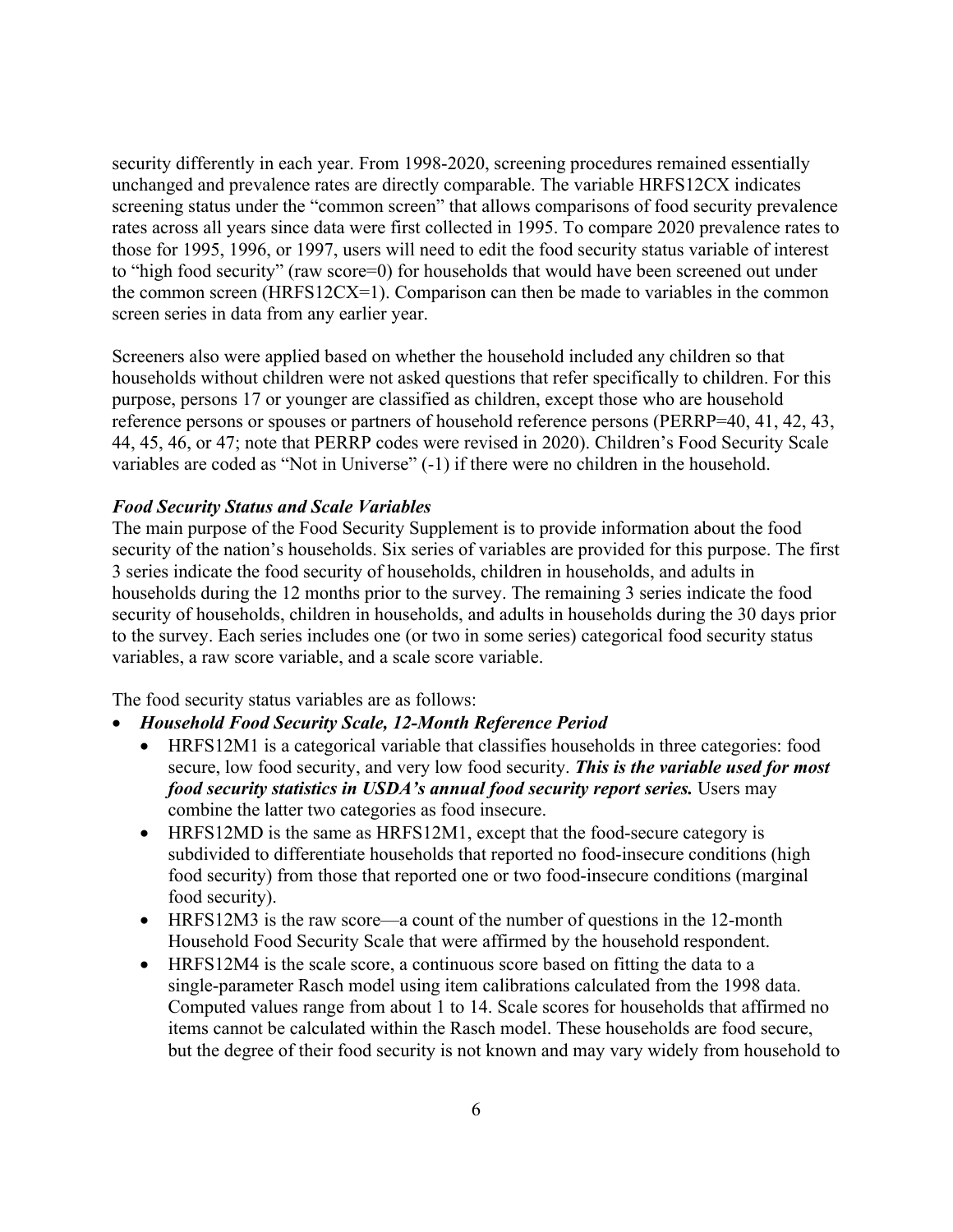household. The households are assigned scale scores of -6 to remind users that they require special handling in analyses that assume linearity of the scale scores.

- *Children's Food Security Scale, 12-Month Reference Period.* A set of food security variables indicating the food security of children in the household is calculated from responses to the eight questions in the scale that ask specifically about food conditions among the children.
	- HRFS12MC is a categorical variable that classifies households in three categories based on the food security of children in the household: food secure, low food security, and very low food security. *This is the variable used for statistics on very low food security among children in USDA's annual food security report series.* Note that the coding of this variable differs from that of HRFS12M5 in 2004 and earlier years. HRFS12MC differentiates households with low food security among children (raw score 2, 3, and 4) from households in which children were food secure (raw score 0 and 1). The category very low food security among children in 2005 and later years (HRFS12MC=3) is exactly equivalent to the category food insecure with hunger among children (HRFS12M5=2) in 2004 and earlier years.
	- HRFS12M6 is the raw score on the 12-month child-referenced items.
	- HRFS12M7 is the Rasch-model-based scale score on the Children's Food Security Scale.
- *Adult Food Security Scale, 12-Month Reference Period.* A set of food security status variables indicating the level of food security among adults in the household is calculated from responses to the 10 questions in the scale that ask specifically about food conditions among adults in the household and of the household in general. This variable provides a more nearly comparable measure of food security between households with and without children, or among households with children in different age ranges than does the Household Food Security Scale (the HRFS12M1—M4 series).
	- HRFS12M8 is a categorical variable, based on the scale score (HRFS12ME) that classifies households in four categories of food security among adults: high, marginal, low, and very low. Users may combine the first two categories as indicating food security among adults and the latter two as indicating food insecurity among adults.
	- HRFS12M9 is the raw score on the 12-month adult- and household-referenced items.
	- HRFS12ME is the Rasch-model-based scale score on the Adult Food Security Scale.
- *Household Food Security Scale, 30-Day Reference Period.* HRFS30D1, -D2, -D3 and -D4 correspond to HRFS12M1, -MD, -M3, and -M4, except that they are based on food security conditions during the 30-day period prior to the food security survey, rather than the 12 month period. Note that these variables are not comparable with the 30-day food security variables in 2004 and earlier years' data (HRFS30M1, M2, and M3). The earlier years' measures were based on only a subset of the items in the scale in 2005 and later years. In 2020, variable HESSHM5 did not meet Census guidelines for disclosure, so was not used in assessing 30-day household food security status. Also, in 2020, variable HETSSHMF4 was unable to be coded to differentiate 1 or 2 days from 3 or more days, so was not used in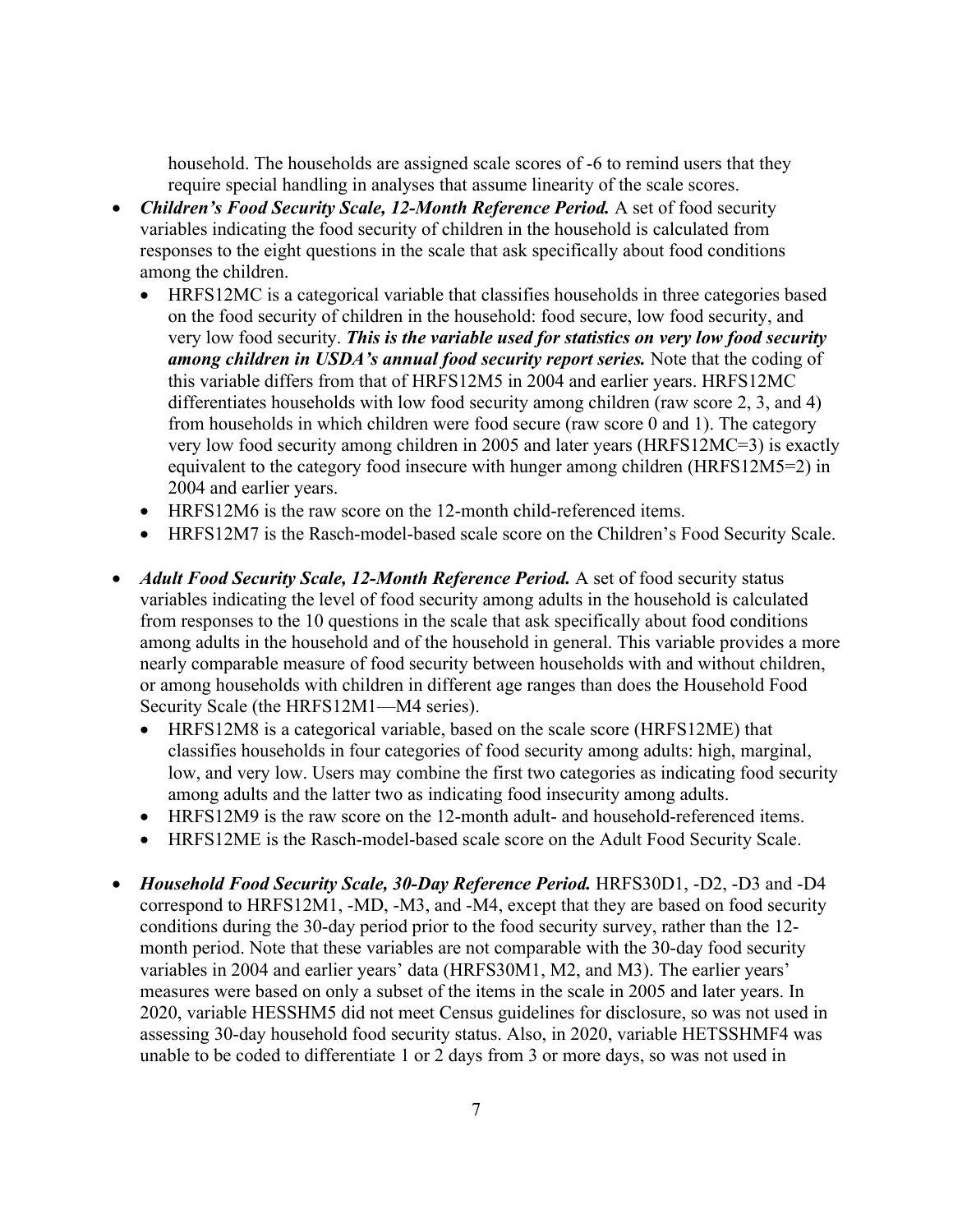assessing 30-day household food security status. Due to the exclusion of these variables in 2020, HRFS30D3 has a range of 1-16 and HRFS30D4 has a range of 1.43-11.13.

- *Children's Food Security Scale, 30-Day Reference Period.* HRFS30D5, -D6, and -D7 correspond to HRFS12MC, -M6, and -M7, except that they are based on food security conditions among children during the 30-day period prior to the food security survey, rather than the 12-month period. In 2020, variable HESSHM5 did not meet Census guidelines for disclosure, so is not released in the public-use datafile and was not used in assessing 30-day children's food security status. Also, in 2020, variable HETSSHMF4 was unable to be coded to differentiate 1 or 2 days from 3 or more days, so was not used in assessing 30-day household food security status. Due to the exclusion of these variables in 2020, HRFS30D6 has a range of 1-6 and HRFS30D7 has a range of 4.11-10.45.
- *Adult Food Security Scale, 30-Day Reference Period.* HRFS30D8, -D9, and -DE correspond to HRFS12M8, -M9, and -ME, except that they are based on food security conditions among adults during the 30-day period prior to the food security survey, rather than the 12-month period.

#### *Constructing Household Characteristics from Person Records*

To compute some household characteristics (such as household size, presence of children, or presence of elderly members), it is necessary to identify the records of all persons in the same household. Households within the December CPS-FSS are uniquely and completely identified by two household identifiers in combination, HRHHID and HRHHID2 (State of residence is no longer required to uniquely identify households). Characteristics of the household reference person can be assigned from the person record with PERRP 40 or 41, which will always be the record with the lowest-numbered PERRP in the household. To match to other months' CPS files, add the HRMIS variable to the household identification, adjusting one of the files for the difference in survey month.

#### *Weights: Estimating Population Distributions of Person and Household Characteristics*

The CPS is a complex probability sample—and interviewed households, as well as persons in those households, are assigned weights so that the full interviewed sample represents the total national non-institutionalized civilian population. Initial weights are assigned based on probability of selection into the sample, and weights are then adjusted iteratively to match population controls for selected demographic characteristics at State and national levels. There are two sets of household and person weights in this data file: (1) labor force survey weights, and (2) Food Security Supplement weights.

The labor force survey weights, HWHHWGT for households and PWSSWGT for persons, are positive for persons in all interviewed households (except that person weights for persons in the armed forces are zero or missing). These weights would be appropriate for analyzing whether households or persons who completed the Supplement differed from those who declined to complete the Supplement.